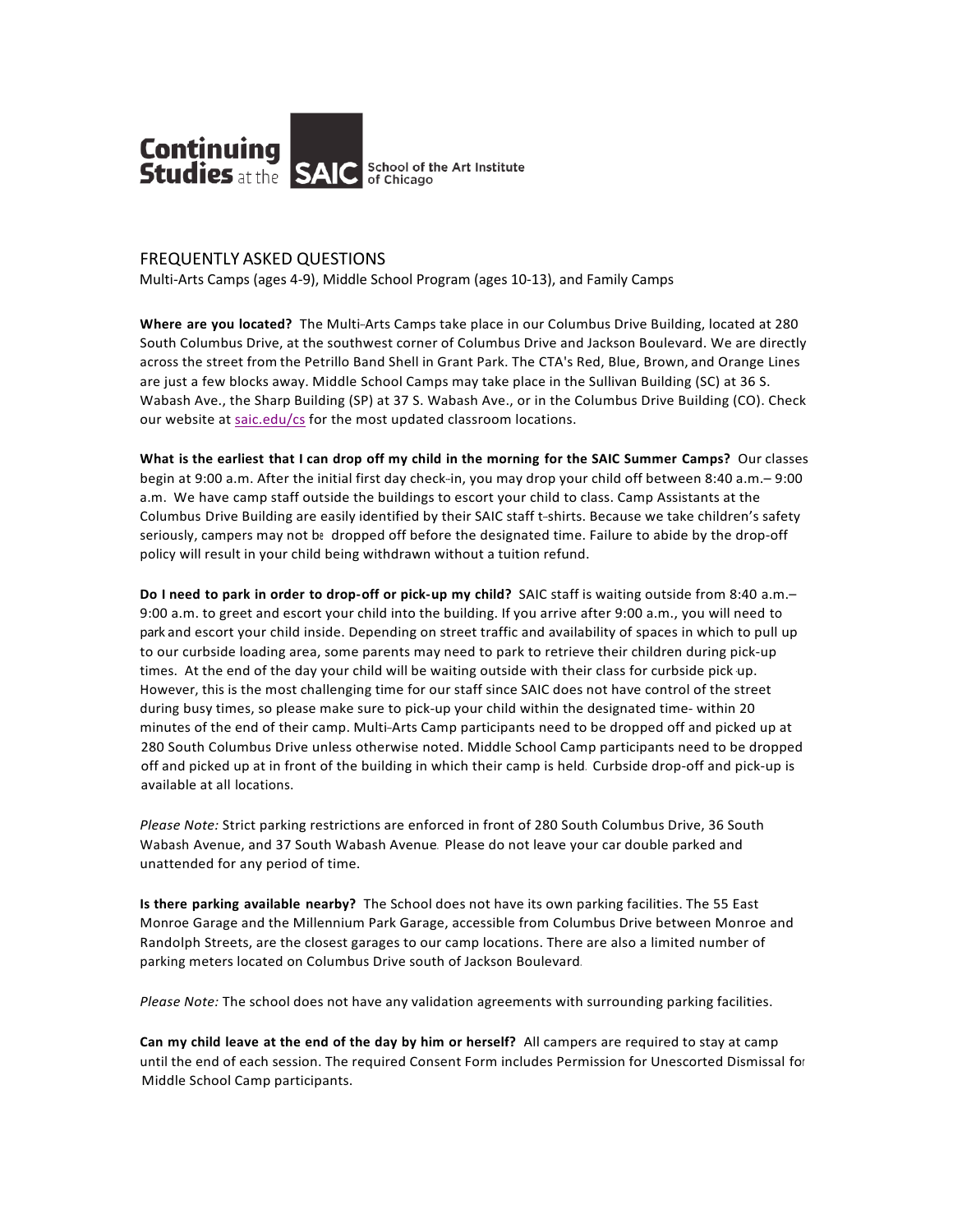**What if my child is sick or has to miss a few days? Our teachers will accommodate campers who have** missed classes but it is not always possible to make up past projects due to time restrictions. Please notify your child's instructor if you know ahead of time that your child will miss camp. We are unable to pro-rate fees for partial attendance.

How and when do I register? Registration dates and procedures can be found on our website: saic.edu/cs

*Please Note:* Online registration and payment is not currently available.

**Is financial aid available?** Limited need-based aid is available on a first come, first served basis. Applicants must submit a completed financial assistance form, financial aid documentation, a completed registration form, and a \$50 tuition deposit. Financial aid deadlines can be found at saic.edu/cs.

**Can I use tuition remission if I am an AIC/SAIC staff or faculty member?** Yes. Each child is eligible for up to 3 credits of tuition remission. One full-day one week of camp equates to 1 credit per child. Employee Tuition Remission forms are due at the time of registration. Questions regarding eligibility should be directed to Human Resources at 312.629.3379 or hrrecords@artic.edu.

What is the cost of Family Camp? Family camps are priced per participant. A half day, 9:00 a.m.-12:00 p.m. or 1:00 p.m.-5:00 p.m., is \$212.50 per participant; a full day, 9:00 a.m.-12:00 p.m and 1:00 p.m - 5:00 p.m., is \$425. An adult 18 years of age or older must accompany enrolled children.

**What should my child bring to camp?** All art supplies are provided. Occasionally your child will be asked to bring found objects and recyclables from home. Since our campers experiment with a wide variety of materials, you may want to send an oversized t-shirt or smock to protect clothing. Art classes can be messy!

What about breaks? Mid-morning and mid-afternoon 15-minute supervised break periods are scheduled each day. Campers should bring non-refrigerated snacks to eat during break time.

Please Note: No peanuts or foods with peanuts in them are permitted due to allergy-sensitive children.

What about lunch? All day campers need to bring a non-refrigerated bag lunch. Students are supervised by SAIC Camp Assistants during their lunch break from  $12:30$  p.m. $-1:30$  p.m. Lunches take place in the classroom or in the café facility in our buildings. The Sharp and Columbus Drive buildings include cafés serving hot meals available for purchase.

**Can I contact my child during camp hours?** In an emergency, please contact 312.629.6170. Our administrative staff members will locate your child and relay a message. Students will be allowed to use their personal cell phones only in an emergency or during breaks.

**How do I contact the instructor if I need to pick my child up early?** Contact our office at 312.629.6170 and our administrative staff will contact the Associate Director or Camp Coordinator to relay the message to instructional staff. Our staff will escort your child to the front door to be picked up.

**What will my child be doing in camp?** Multi-Arts Camps are a blend of 2D and 3D projects that are interdisciplinary in nature that extend to various media, including painting, drawing, collage,